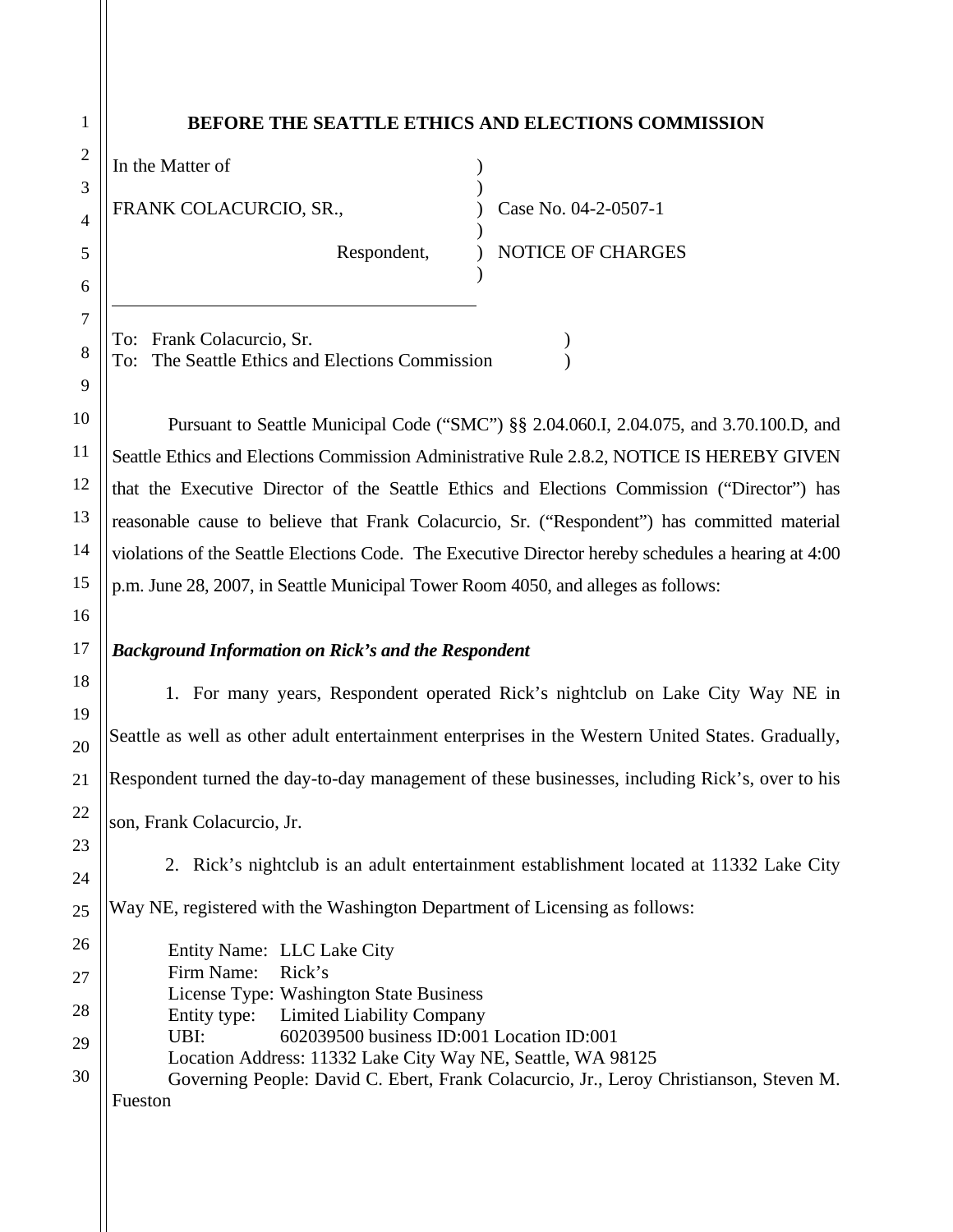Registered Trade Names: Rick's

3. Rick's is also owned by MM MR RM Corporation d/b/a M M R Corporation. M M R Corporation is owned by Frank Colacurcio, Jr.

# *Rick's Rezone and the City Council*

4. In 1988 and again in 1998, Rick's applied to rezone the property adjacent to Rick's to allow for additional parking.

5. On both occasions, the Department of Design, Construction and Land Use ("DCLU") and the Seattle Hearing Examiner recommended that these rezone applications be denied. On both occasions, the City Council denied the applications for rezone.

6. In February 2001, Rick's applied for a third time for a rezone and a conditional use permit to use the property for accessory parking. The application to DCLU for a rezone with an associated application for a Master Use Permit for a conditional use permit triggered a quasijudicial process before the City Council, the ultimate decision-maker on whether to approve or deny Rick's request for a rezone. This process before the City Council was commonly known as 'Rick's Rezone."

7. On October 7, 2002, the City Council referred Rick's Rezone to the Council's Land Use Committee. Councilmember Judy Nicastro chaired the Land Use Committee.

8. In October 2002, DCLU again recommended that Rick's Rezone be denied. In December 2002, the Hearing Examiner agreed and recommended that the rezone be denied.

9. On April 15, 2003, the City Council's Land Use Committee considered Rick's Rezone. Although Councilmember Wills was not a member of the Land Use Committee she attended the meeting and voted, together with Councilmember Nicastro, to recommend that Rick's Rezone be approved. The two other Land Use Committee members voted to deny the rezone, and the matter was referred to the full City Council without a recommendation.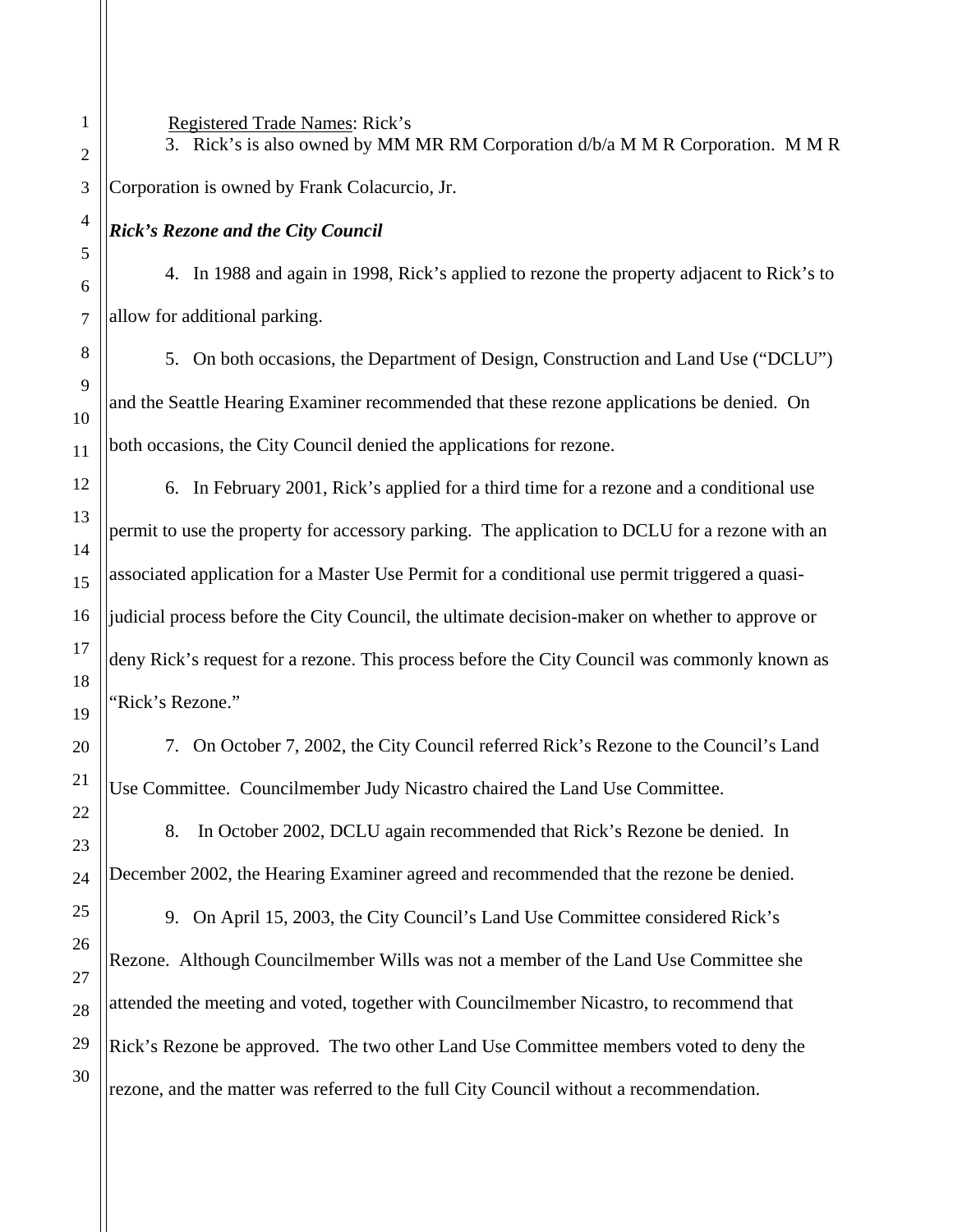10. On June 16, 2003, the City Council considered Rick's Rezone. The City Council voted 5-4 to approve the motion to grant approval for Rick's Rezone.

# *Respondent's illegal contributions to the Nicastro campaign*

11. Walter Dauber is a retired attorney, although he is still associated with Dauber, Bartheld, and Schwartz, a law firm in Yakima, Washington. Dauber has been friends with Respondent and has represented Respondent since 1973.

12. In May 2003, Dauber met with Respondent in Seattle. Respondent asked Dauber whether he would be willing to contribute to Councilmember Nicastro's reelection campaign, and Dauber agreed to do so. Respondent then asked Dauber whether his partners would be willing to contribute, and Dauber told Respondent he expected they would. Respondent provided Dauber with cash to reimburse him and his partners for their contributions.

13. On June 11, 2003, five days before the City Council's vote on Rick's Rezone, Councilmember Nicastro's campaign deposited a \$1,300 contribution from Walter Dauber and his wife. The contribution was made with a check dated May 28, 2003.

14. The prior day, May 27, 2003, Dauber deposited \$1,300 in cash into his bank account. 15. On June 11, 2003, Nicastro's campaign also deposited a \$1,300 contribution from Dauber's law partner, Howard Schwartz, and Schwartz's wife, Stephanie. The contribution was

made with a check dated May 27, 2003.

16. Respondent reimbursed Walter Dauber in cash for the Schwartz's \$1,300 contribution to the Nicastro campaign, which Dauber gave to Schwartz.

17. On June 11, 2003, Nicastro's campaign deposited a \$650 contribution from Dauber's law partner, Richard Bartheld. The contribution was made with a check dated May 27, 2003.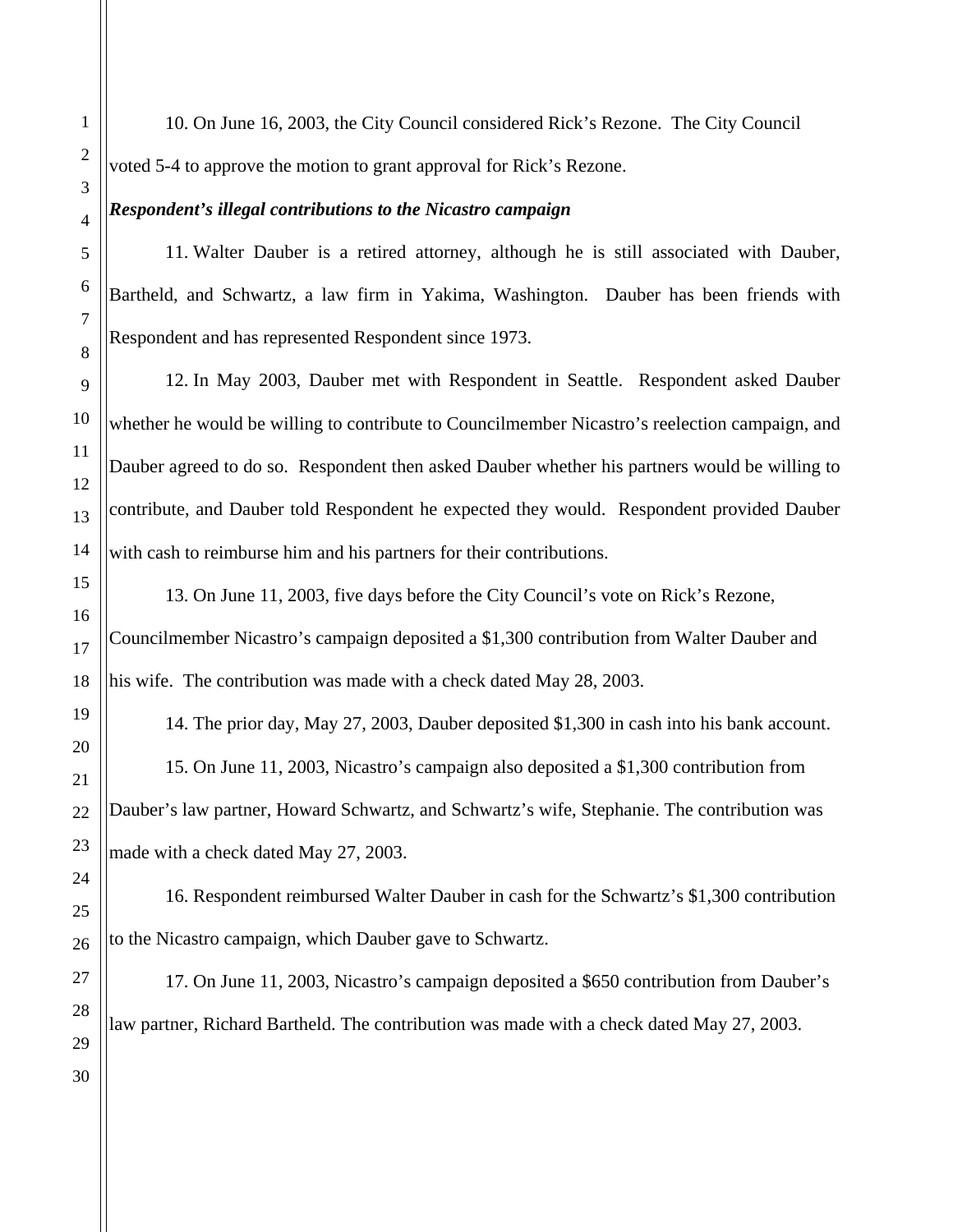18. Respondent reimbursed Walter Dauber in cash for Bartheld's \$650 contribution to the Nicastro campaign, which Dauber gave to Bartheld. 19. Respondent made no contributions to the Nicastro campaign in his own name. *Concealing the source of campaign contributions*  Count 1 20. The Director has reasonable cause to believe that Respondent violated SMC 2.04.290(A) when he reimbursed or caused a reimbursement to be made to Walter Dauber for a contribution of \$650 allegedly made in the name of Mr. W.B. Dauber to the reelection campaign of Judy Nicastro for Position 1 of the Seattle City Council. Count 2 21. The Director incorporates and realleges paragraphs 1 through 19, above. 22. The Director has reasonable cause to believe that Respondent violated SMC 2.04.290(A) when he reimbursed or caused a reimbursement to be made to Dauber's wife, Joan, for a contribution of \$650 allegedly made in the name of Ms. W.B. Dauber to the reelection campaign of Judy Nicastro for Position 1 of the Seattle City Council. Count 3 23. The Director incorporates and realleges paragraphs 1 through 19, above. 24. The Director has reasonable cause to believe that Respondent violated SMC 2.04.290(A) when he reimbursed or caused a reimbursement to be made to Howard Schwartz for a contribution of \$650 allegedly made in the name of Howard Schwartz to the reelection campaign of Judy Nicastro for Position 1 of the Seattle City Council. Count 4 25. The Director incorporates and realleges paragraphs 1 through 19, above.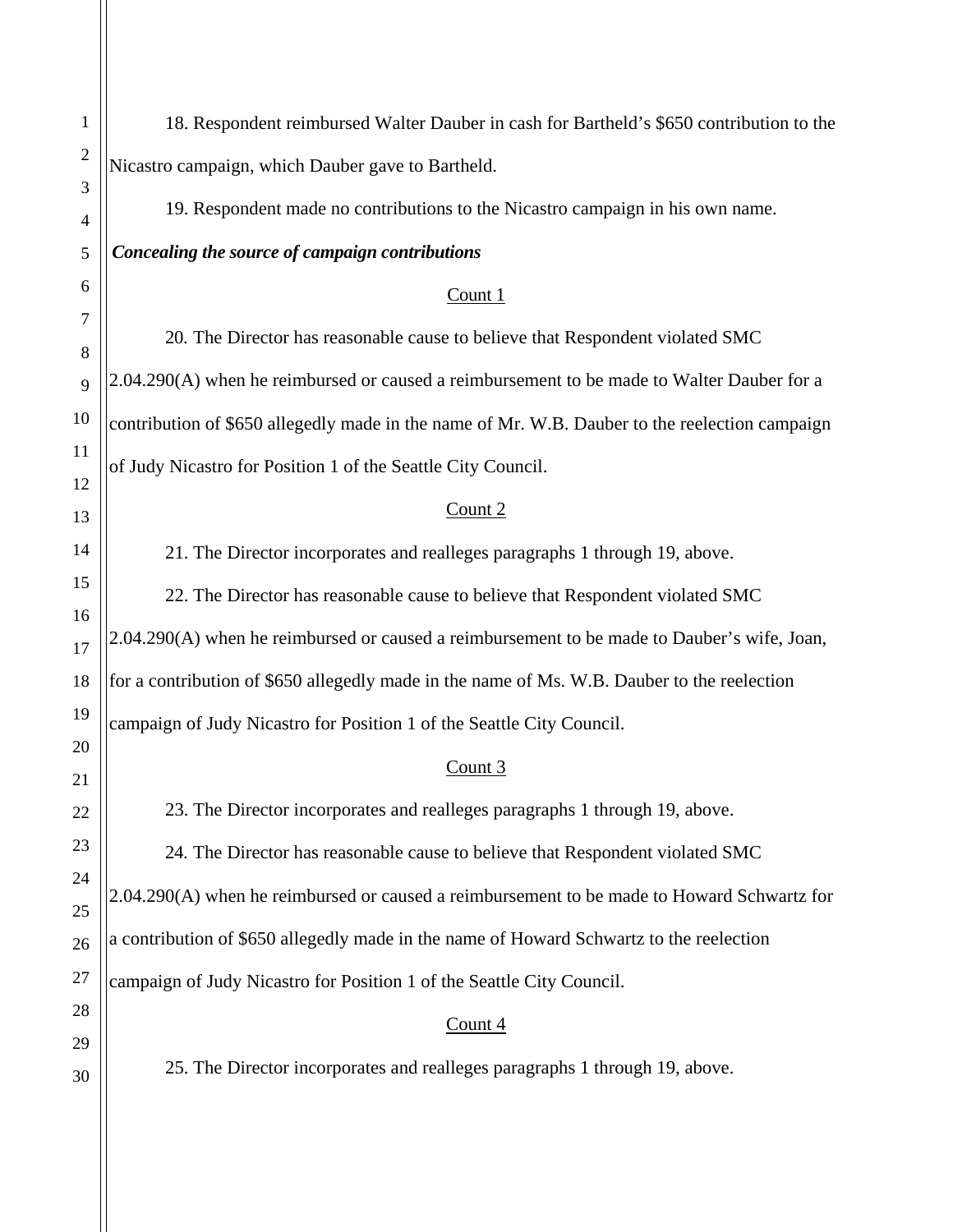26. The Director has reasonable cause to believe that Respondent violated SMC 2.04.290(A) when he reimbursed or caused a reimbursement to be made to Schwartz's wife, Stephanie, for a contribution of \$650 allegedly made in the name of Stephanie Shcwartz to the reelection campaign of Judy Nicastro for Position 1 of the Seattle City Council. Count 5

27. The Director incorporates and realleges paragraphs 1 through 19, above.

28. The Director has reasonable cause to believe that Respondent violated SMC 2.04.290(A) when he reimbursed or caused a reimbursement to be made to Richard Bartheld for a contribution of \$650 allegedly made in the name of Richard Bartheld to the reelection campaign of Judy Nicastro for Position 1 of the Seattle City Council.

## *Exceeding the Campaign Contribution Limit*

#### Count 6

29. The Director incorporates and realleges paragraphs 1 through 19, above.

30. The Director has reasonable cause to believe that Respondent violated SMC 2.04.370(B) when he exceeded the contribution limit by contributing the maximum \$650 in the name of Walter Dauber to the reelection campaign of Judy Nicastro for Position 1 of the Seattle City Council and reimbursing or causing a reimbursement to be made to Dauber's wife, Joan, for a contribution of \$650 allegedly made in the name of Ms. W.B. Dauber to the reelection campaign of Judy Nicastro for Position 1 of the Seattle City Council.

## Count 7

31. The Director incorporates and realleges paragraphs 1 through 19, above.

32. The Director has reasonable cause to believe that Respondent violated SMC 2.04.370(B) when he exceeded the contribution limit by contributing the maximum \$650 in the